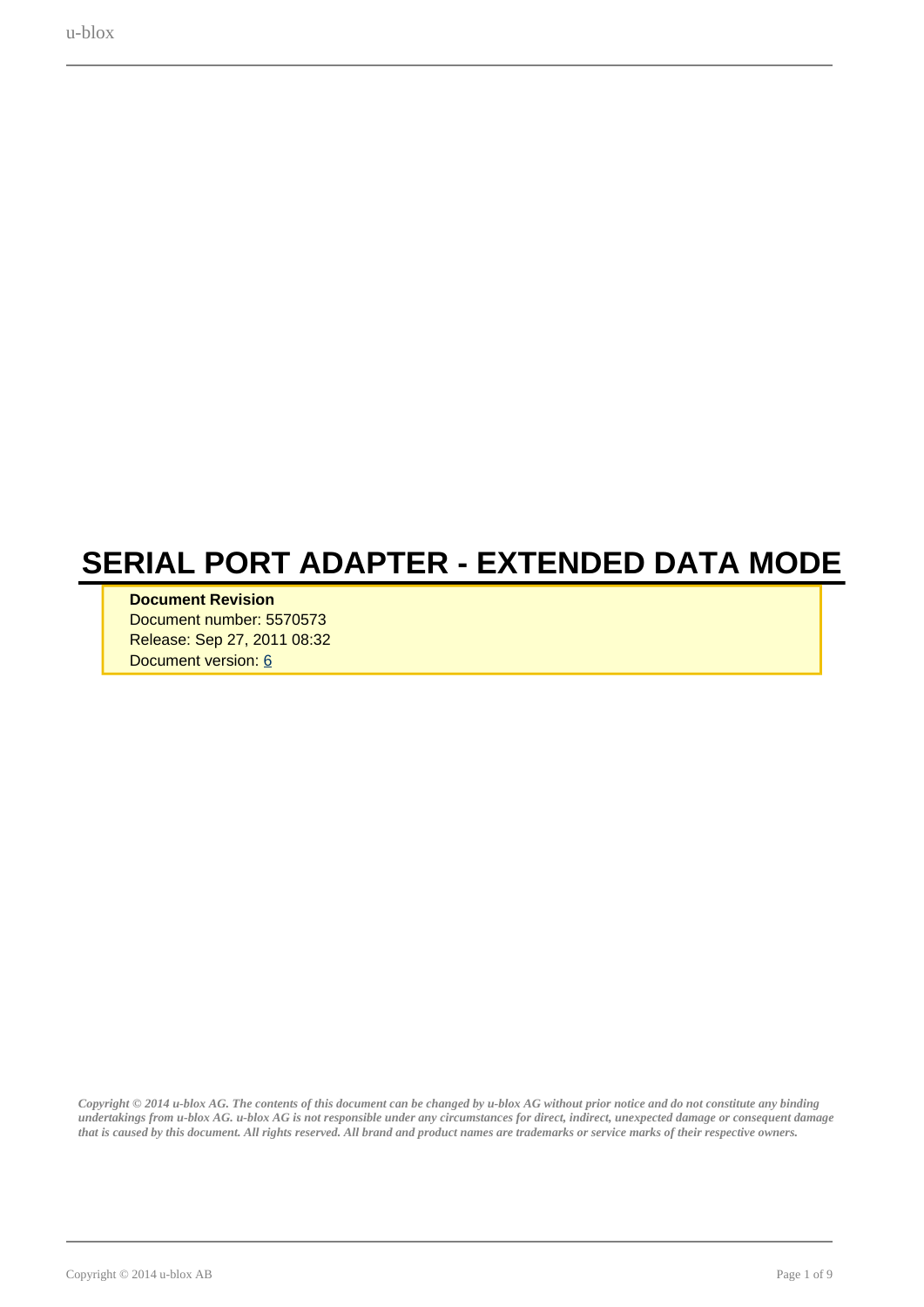# <span id="page-1-0"></span>**1 Abstract**

This document describes the extended data mode protocol of the connectBlue Serial Port Adapter products. The extended data mode is an extension of the Wireless Multidrop approach and it allows the user to individually control each active link. Thus, it is possible to transmit and/or receive data individually on each active channel.

# <span id="page-1-1"></span>**2 Table of Content**

- 1 [Abstract](#page-1-0)
- 2 [Table of Content](#page-1-1)
- 3 [Related Documents](#page-1-2)
- 4 [Overview](#page-1-3)
- 5 [Extended Data Mode Protocol](#page-2-0)
	- 5.1 [Packet](#page-2-1)
	- 5.2 [Payload](#page-3-0)
		- 5.2.1 [Connect Event \(0x0011\)](#page-4-0)
		- 5.2.2 [Disconnect Event \(0x0021\)](#page-5-0)
		- 5.2.3 [Data Event \(0x0031\)](#page-5-1)
		- 5.2.4 [Data Command \(0x0036\)](#page-6-0)
		- 5.2.5 [AT Request \(0x0044\)](#page-6-1)
		- 5.2.6 [AT Response \(0x0045\)](#page-7-0)
		- 5.2.7 [AT Event \(0x0041\)](#page-7-1)
		- 5.2.8 [Resend Connect Events Command \(0x0056\)](#page-7-2)
		- 5.2.9 [iPhone Event \(0x0061\)](#page-8-0)

# <span id="page-1-2"></span>**3 Related Documents**

- The **Serial Port Adapter Extended Data Mode**, this document, describes how to use the extended data mode protocol of the serial port adapter products.
- The **Bluetooth Serial Port Adapter AT Commands** document contains a short introduction to the concepts of the Serial Port Adapter as well as a description of the AT commands supported.

# <span id="page-1-3"></span>**4 Overview**

The Serial Port Adapter can be in three different modes: AT Mode (for configuration), Data Mode and Extended Data Mode.

The Data Mode supports multipoint connections using the Wireless Multidrop scheme. This means that anything transmitted on the serial line to one node is transmitted, over air, to all the connected remote devices. All data received, over air, from the remote devices is transmitted on the serial line without any information about what remote device that transmitted the data.

The Extended Data Mode is a protocol to enable control of each individual connection. Hence, it is then possible to transmit data to one specific remote device and to know from what remote device data is received.

By default the Serial Port Adapter will enter Data Mode and it has to be configured to enter Extended Data mode instead of Data Mode.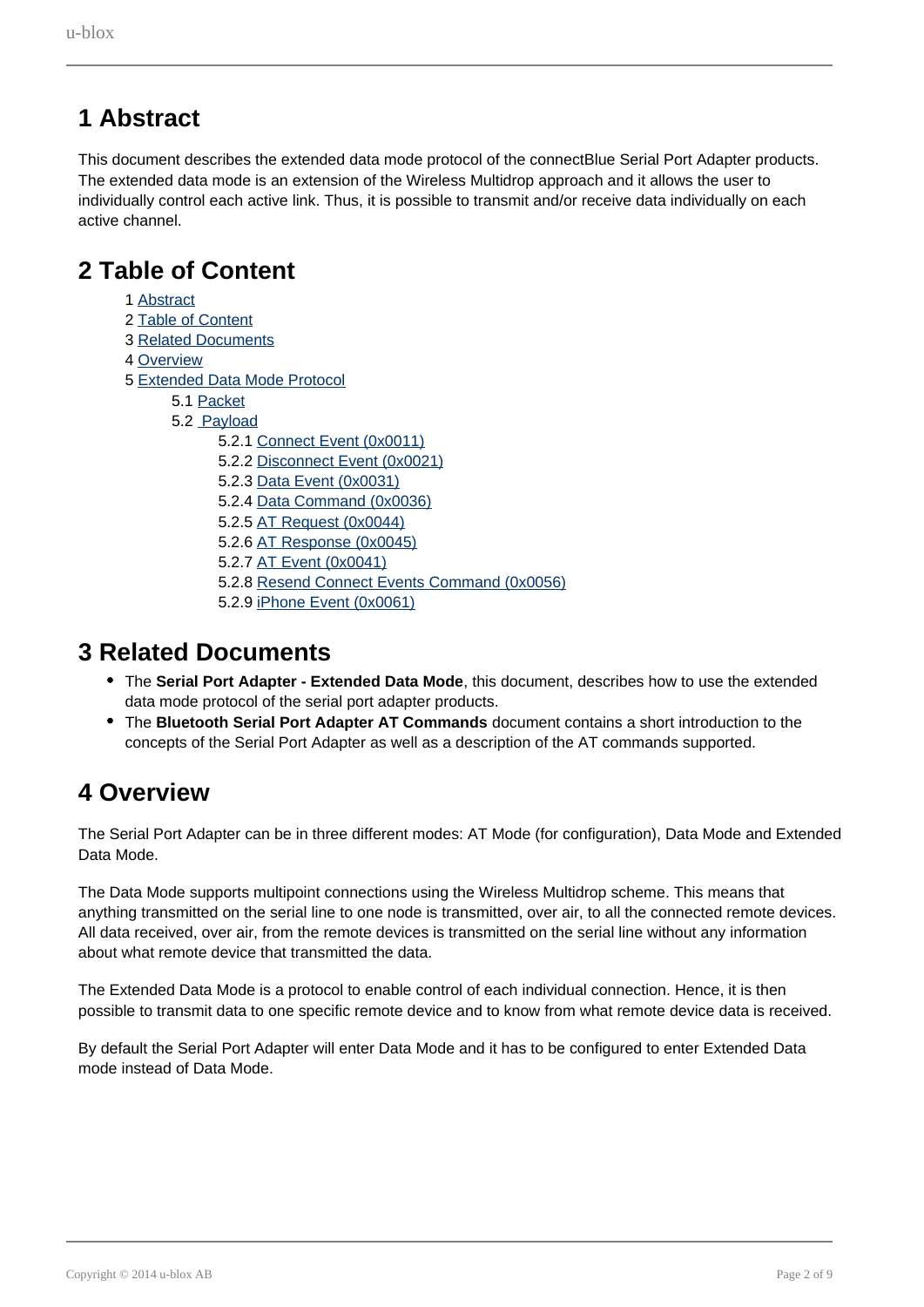

#### **Figure 1: State diagram of the different modes for the Serial Port Adapter**

Since it is possible to execute AT commands as part of the Extended Data Mode protocol, it is not really necessary to enter AT mode when in the Extended Data Mode. However, since it is possible to enter AT mode from the Extended Data Mode, tools such as the Serial Port Adapter Toolbox will still work using standard AT commands in AT mode.

# <span id="page-2-0"></span>**5 Extended Data Mode Protocol**

An extended data mode packet consists of a packet header, payload and tail.

The payload consists of an identifier followed by an event, command, request, response, indication or confirmation.

Byte order for all packets are network order (most significant bytes first).

# <span id="page-2-1"></span>**5.1 Packet**

A packet starts with a start byte (0xAA) and ends with a stop byte (0x55) for easier parsing and packet (re-)synchronization.

The length of the payload is defined by 12 bits. Four bits are reserved for future use. Hence, the total packet length is the payload length plus four (start and stop bytes plus reserved and length bits).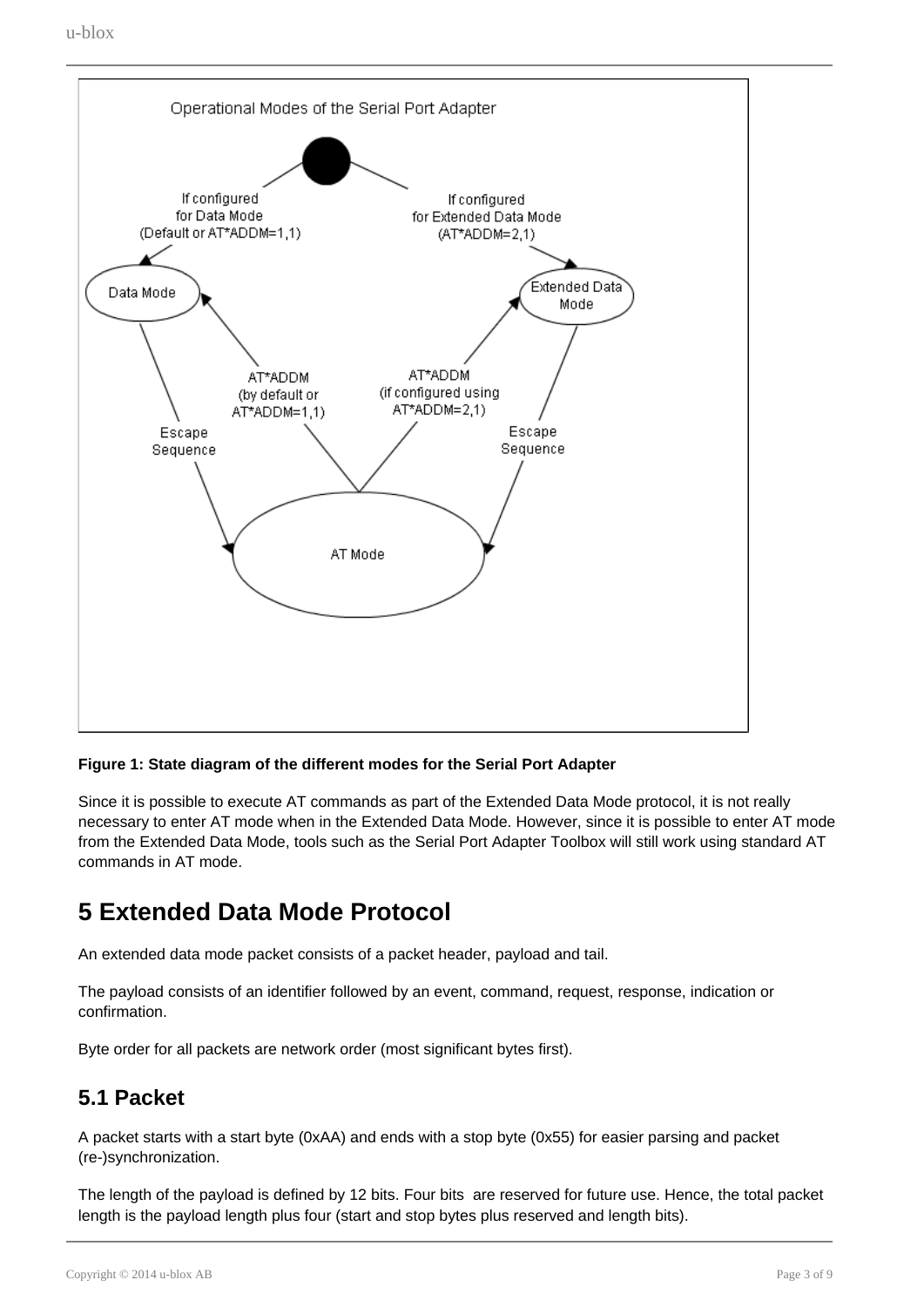| Start                              | Reserved           | Payload Length      | Payload        | Stop                      |
|------------------------------------|--------------------|---------------------|----------------|---------------------------|
| $(1 \text{ byte} = 0 \text{ xAA})$ | $(4 \text{ bits})$ | $(12 \text{ bits})$ | (Length bytes) | $(1 \text{ byte} = 0x55)$ |

# <span id="page-3-0"></span>**5.2 Payload**

The payload starts with two header bytes to identify exactly what kind of data that is included in the payload.

| Identifier          | Type     | Event, Indication, Response, Request, Confirmation or Command |
|---------------------|----------|---------------------------------------------------------------|
| $(12 \text{ bits})$ | (4 bits) | (Payload Length - 2 bytes)                                    |
|                     |          |                                                               |

The Type identifies if data is an event, indication, response, request, confirmation or command.

| <b>Type</b> | <b>Name</b>       | <b>Description</b>                                                                                                                              |
|-------------|-------------------|-------------------------------------------------------------------------------------------------------------------------------------------------|
| 0x1         | Event             | Transmitted by the Serial Port Adapter as a notification. It does not require a<br>response from the host.                                      |
| 0x2         | <b>Indication</b> | Transmitted by the Serial Port Adapter as a notification. The Serial Port Adapter<br>expects a Response back from the host.                     |
| 0x3         | Response          | If an Indication is received from the Serial Port Adapter, the host must respond with a<br>Response.                                            |
| 0x4         | Request           | A request is transmitted to the Serial Port Adapter to execute some functionality. The<br>Serial Port Adapter must respond with a Confirmation. |
| 0x5         | Confirmation      | A response to an executed Request.                                                                                                              |
| 0x6         | Command           | A command is transmitted to the Serial Port Adapter to execute some functionality.<br>No response is expected.                                  |

The Identifier identifies what event, indication, response, request, confirmation or command that is transmitted/received. Currently, the following packets are defined.

| Identifier+Type | <b>Name</b>                | <b>Description</b>                                                                                                               |
|-----------------|----------------------------|----------------------------------------------------------------------------------------------------------------------------------|
| 0x0011          | Connect<br>Event           | Sent by the Serial Port Adapter to inform the host about a new connection.                                                       |
| 0x0021          | <b>Disconnect</b><br>Event | Sent by the Serial Port Adapter to inform the host about the loss of<br>connection.                                              |
| 0x0031          | Data Event                 | Sent by the Serial Port Adapter when data is received over air.                                                                  |
| 0x0036          | Data<br>Command            | Sent to the Serial Port Adapter to send data over air. No acknowledge is<br>transmitted by the Serial Port Adapter.              |
| 0x0044          | AT Request                 | Special packet to execute an AT command. One or many AT Confirmation<br>packets are transmitted back by the Serial Port Adapter. |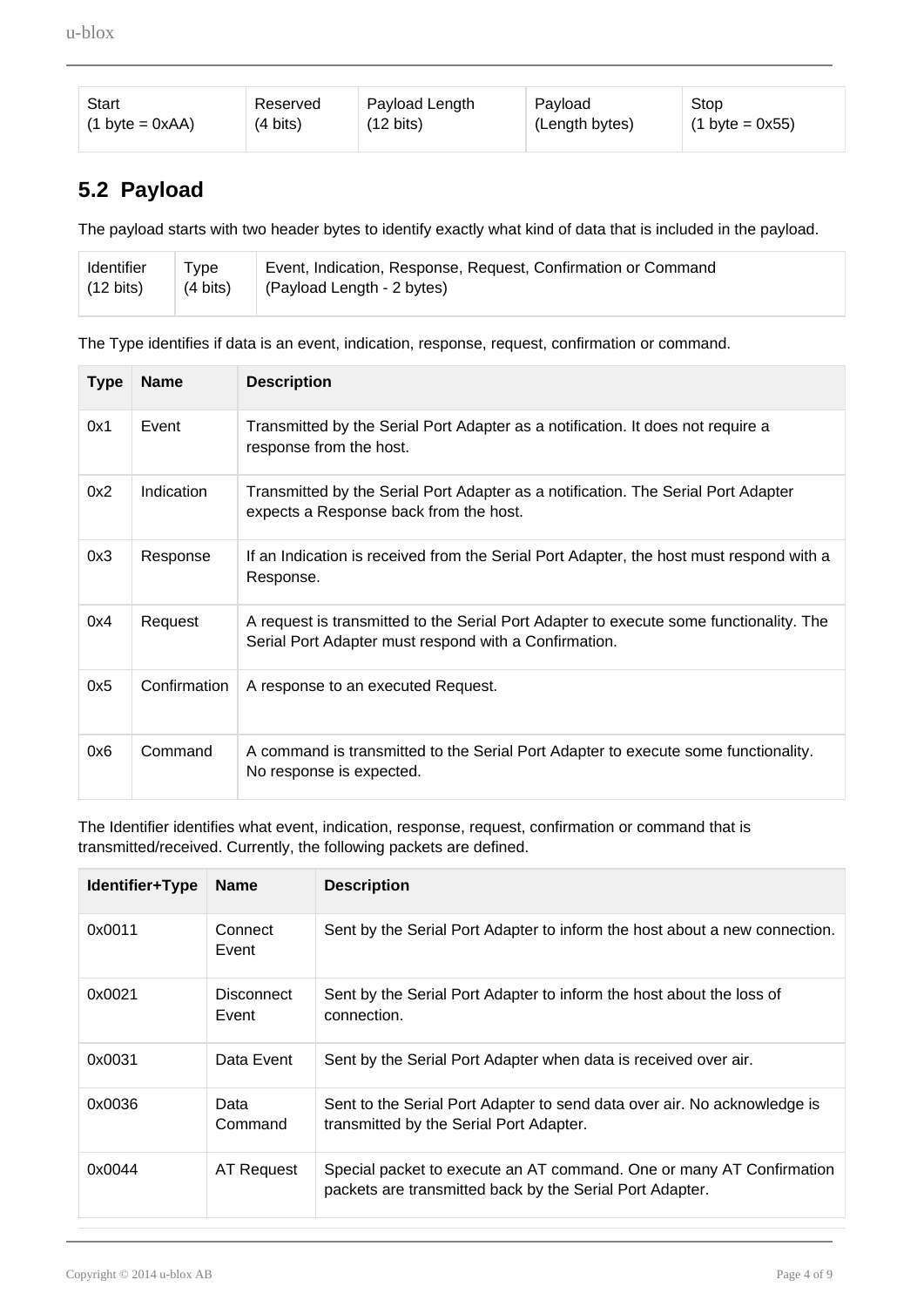| 0x0045 | AT.<br>Confirmation                           | The serial port adapter sends one or many confirmations as a response to<br>an AT Request. The number of confirmation packets depends on what AT<br>command that is being executed. |
|--------|-----------------------------------------------|-------------------------------------------------------------------------------------------------------------------------------------------------------------------------------------|
| 0x0041 | AT Event                                      | There are a number of AT events that can be sent by the Serial Port<br>Adapter. See the AT Command Specification for details.                                                       |
| 0x0056 | Resend<br>Connect<br><b>Events</b><br>Command | Special command to make the Serial Port Adapter re-transmit Connect<br>Events for connections still active. This can be useful, e.g. if the host has<br>reset or just been started. |
| 0x0061 | iPhone<br>Event                               | Special iPhone events for e.g. session status and power state.                                                                                                                      |

### **5.2.1 Connect Event (0x0011)**

<span id="page-4-0"></span>There are a number of different Connect Events with different information depending on e.g. which wireless technology that is being used.

The Connect Event always starts with the two bytes Identifier+Type header (0x0011) followed by a Channel Identifier (1 byte) and a Connect Type (1 byte). The Connect Type identifies what type of information that then follows. The Channel Identifier is unique for each active link and it is used in other packets to identify what link that is considered.

#### **5.2.1.1 Connect Event Bluetooth**

When a Bluetooth connection is setup, the Serial Port Adapter sends a Connect Event to the host.

| ld+Type                             | Channel            | <b>Connect Type</b>              | Profile            | <b>BD</b> Address | <b>Frame Size</b> |
|-------------------------------------|--------------------|----------------------------------|--------------------|-------------------|-------------------|
| $(2 \text{ bytes} = 0 \times 0011)$ | $(1 \text{ byte})$ | $(1 \text{ byte} = 0 \times 01)$ | $(1 \text{ byte})$ | (6 bytes)         | (2 bytes)         |
|                                     |                    |                                  |                    |                   |                   |

The Channel is used as the identifier of the connection and it is unique for each active connection.

The Profile is used to identify what Bluetooth profile that is associated with the connection.

- $\bullet$  SPP = 0
- $\bullet$  DUN = 1
- FTP =  $4$
- $\bullet$  OPP = 5
- $PAN-PANU = 8$
- PAN-NAP  $= 9$
- iPhone Accessory = 128

The Bluetooth address is the address of the remote device that is now connected and the frame size is the maximum data size allowed to be transmitted in a Data Command or Data Event packet. The actual Extended Data Mode packet (e.g. Data Cmd) will then have a total length greater than the frame size since it will include e.g. Extended Data Mode header and tail.

#### For example:

Channel 3, Bluetooth Connect Event 1, Profile 0, Bluetooth Address 0x112233445566, Frame Size 358 (0x0166)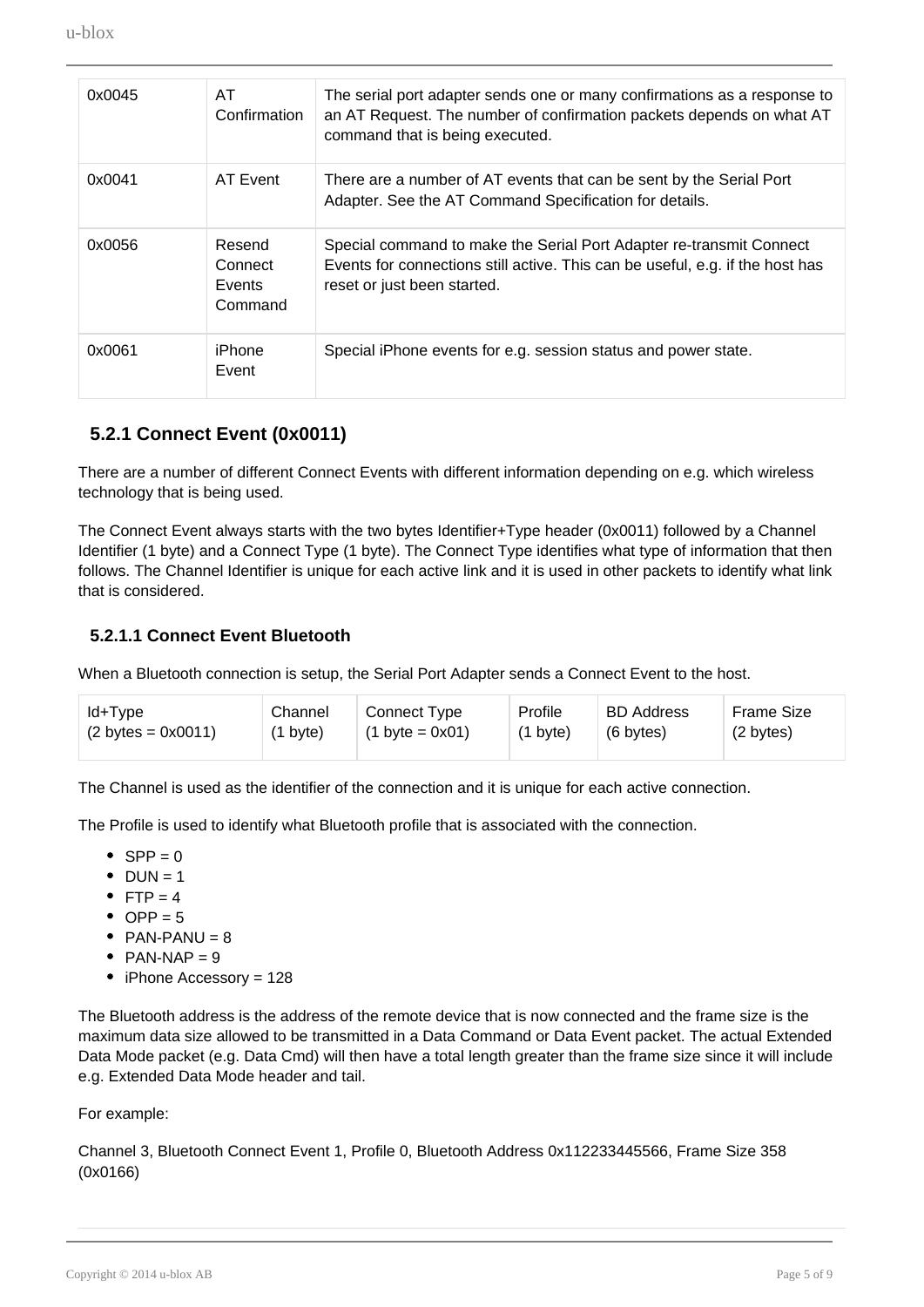| $\mathbf{v}$<br>nn | ാററ | 001 | ne,<br>və | ັ | 00 | 45566 | 100<br>l bb | --<br>ູບປ |
|--------------------|-----|-----|-----------|---|----|-------|-------------|-----------|
|                    |     |     |           |   |    |       |             |           |

#### **5.2.1.2 Connect Event WLAN**

| ld+Type                             | Channel            | Connect Type                     | <b>IP Address</b> | Port Number |
|-------------------------------------|--------------------|----------------------------------|-------------------|-------------|
| $(2 \text{ bytes} = 0 \times 0011)$ | $(1 \text{ byte})$ | $(1 \text{ byte} = 0 \times 02)$ | (4 bytes)         | (2 bytes)   |

#### **5.2.2 Disconnect Event (0x0021)**

<span id="page-5-0"></span>When a previously setup connection is terminated, the Serial Port Adapter sends the Disconnect Event.

| ld+Type                             | Channel            |
|-------------------------------------|--------------------|
| $(2 \text{ bytes} = 0 \times 0021)$ | $(1 \text{ byte})$ |
|                                     |                    |

The Channel was allocated in the Connect Event.

For example:

Channel 3

| AΑ<br>-- | $  -$<br>710 | ----<br>0021 | UJ | --<br><br>ັບ |
|----------|--------------|--------------|----|--------------|
|          |              |              |    |              |

### **5.2.3 Data Event (0x0031)**

<span id="page-5-1"></span>When the Serial Port Adapter receives data over air, it transmits a Data Event to the host with the received data.

| ld+Type                             | Channel            | Data                       |
|-------------------------------------|--------------------|----------------------------|
| $(2 \text{ bytes} = 0 \times 0031)$ | $(1 \text{ byte})$ | (Payload Length - 3 bytes) |

The Channel identifies from which remote device data was received. The number of data bytes are never more than specified by the frame size in the Connect Event.

For example:

Channel 3, Data (2 bytes) 0x1234

| $\sim$ $\sim$ $\sim$ | $\cdots$<br>- - - - | $\sim$ $\sim$ | UJ<br>$-$ | $   \cdot$ | --<br>∽<br>ັບ |
|----------------------|---------------------|---------------|-----------|------------|---------------|
|                      |                     |               |           |            |               |

#### **5.2.3.1 Data Event Bluetooth PAN-PANU / PAN-NAP**

For the Bluetooth PAN profile, the data consists of an Ethernet frame.

Especially note that the first six bytes of the data must consist of the destination MAC address and the following six bytes must consist of the source MAC address.

Example:

Data Event Id 0031, Channel 3, Destination address 0x112233445566, Source address 778899AABBCC.

| 0031 | 03 | 112233445566 | 778899AABBCC | "Rest of Ethernet Frame" |
|------|----|--------------|--------------|--------------------------|
|------|----|--------------|--------------|--------------------------|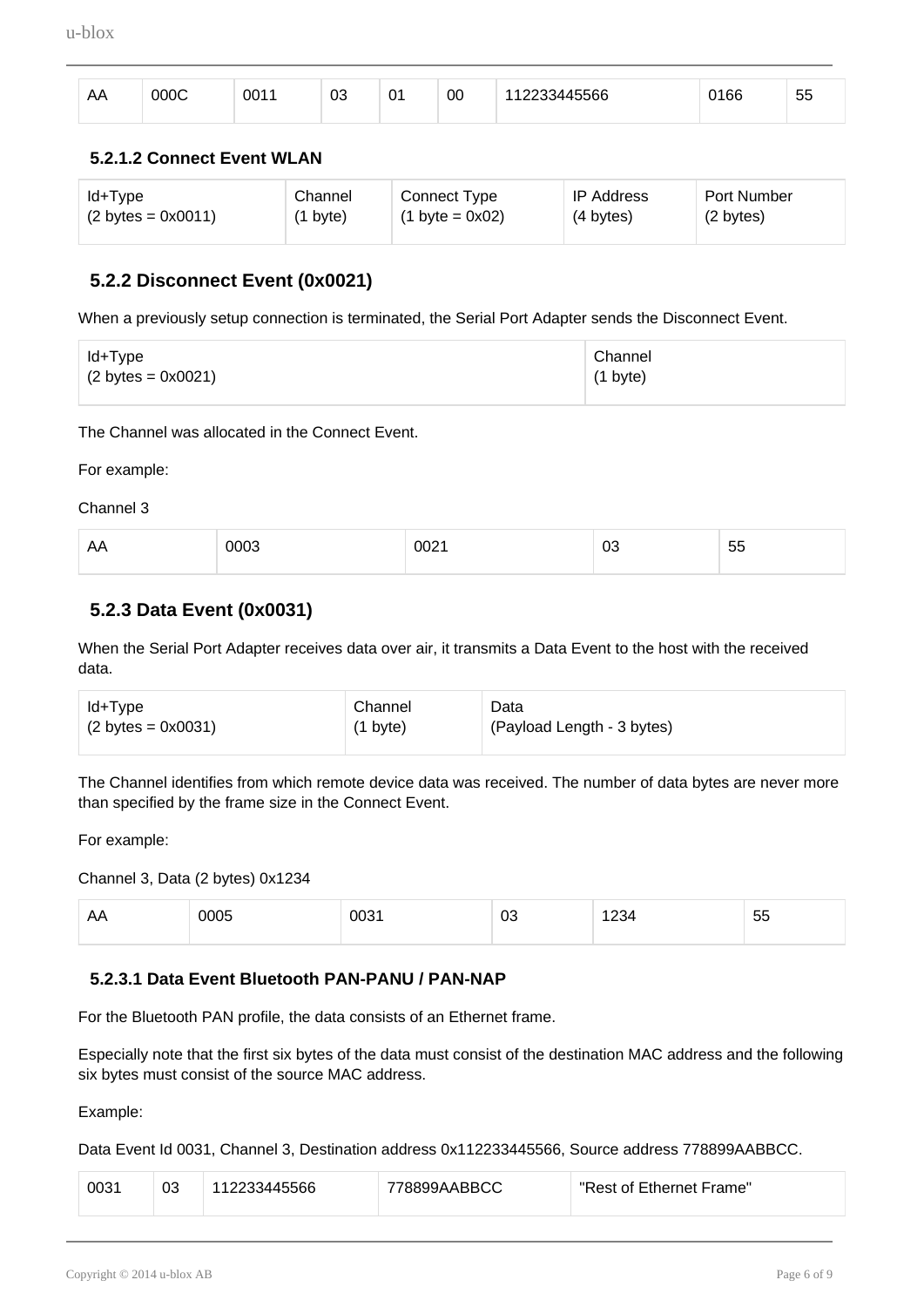# **5.2.4 Data Command (0x0036)**

<span id="page-6-0"></span>To transmit data the host must send a Data Command to the Serial Port Adapter.

| ld+Type                             | Channel            | Data                       |
|-------------------------------------|--------------------|----------------------------|
| $(2 \text{ bytes} = 0 \times 0036)$ | $(1 \text{ byte})$ | (Payload Length - 3 bytes) |

The channel identifies to what remote device data shall be transmitted. The number of data bytes must not exceed the frame size in the Connect Event.

No acknowledgement is sent by the Serial Port Adapter.

For example:

Channel 3, Data (2 bytes) 0x1234

| $\cdots$ | $\sim$ 000 $\sim$<br>. | ገበ36<br>. | nr<br>νv | $   -$ | $ -$<br>. .<br>ັບປ |
|----------|------------------------|-----------|----------|--------|--------------------|
|          |                        |           |          |        |                    |

#### **5.2.4.1 Data Command Bluetooth PAN-PANU / PAN-NAP**

For the Bluetooth PAN profile, the data consists of an Ethernet frame.

Especially note that the first six bytes of the data must consist of the destination MAC address and the following six bytes must consist of the source MAC address.

Example:

Data Command Id 0036, Channel 3, Destination address 0x112233445566, Source address 778899AABBCC.

| 0036 | 03 | 3445566<br>៲∠∠∪J− | 778899AABBCC | "Rest of Ethernet Frame" |
|------|----|-------------------|--------------|--------------------------|
|------|----|-------------------|--------------|--------------------------|

### **5.2.5 AT Request (0x0044)**

<span id="page-6-1"></span>To make the Serial Port Adapter execute an AT command, the AT Request is sent to the Serial Packet.

| ∣ Id+Type                           | AT Command                 |
|-------------------------------------|----------------------------|
| $(2 \text{ bytes} = 0 \times 0044)$ | (Payload Length - 2 bytes) |

The AT Command is a string defined in the AT Command Specification document for the specific Serial Port Adapter.

If the AT Command is shorter than the Payload Length - 2 bytes, due to e.g. byte padding, it must be terminated with "\r" for the Serial Port Adapter to know the command length.

The Serial Port Adapter will respond with one or more AT Response packets.

For example:

Command "AT" (0x4154)

| AA | 0004 | 0044<br>$ -$ | 4154 | 55 |
|----|------|--------------|------|----|
|    |      |              |      |    |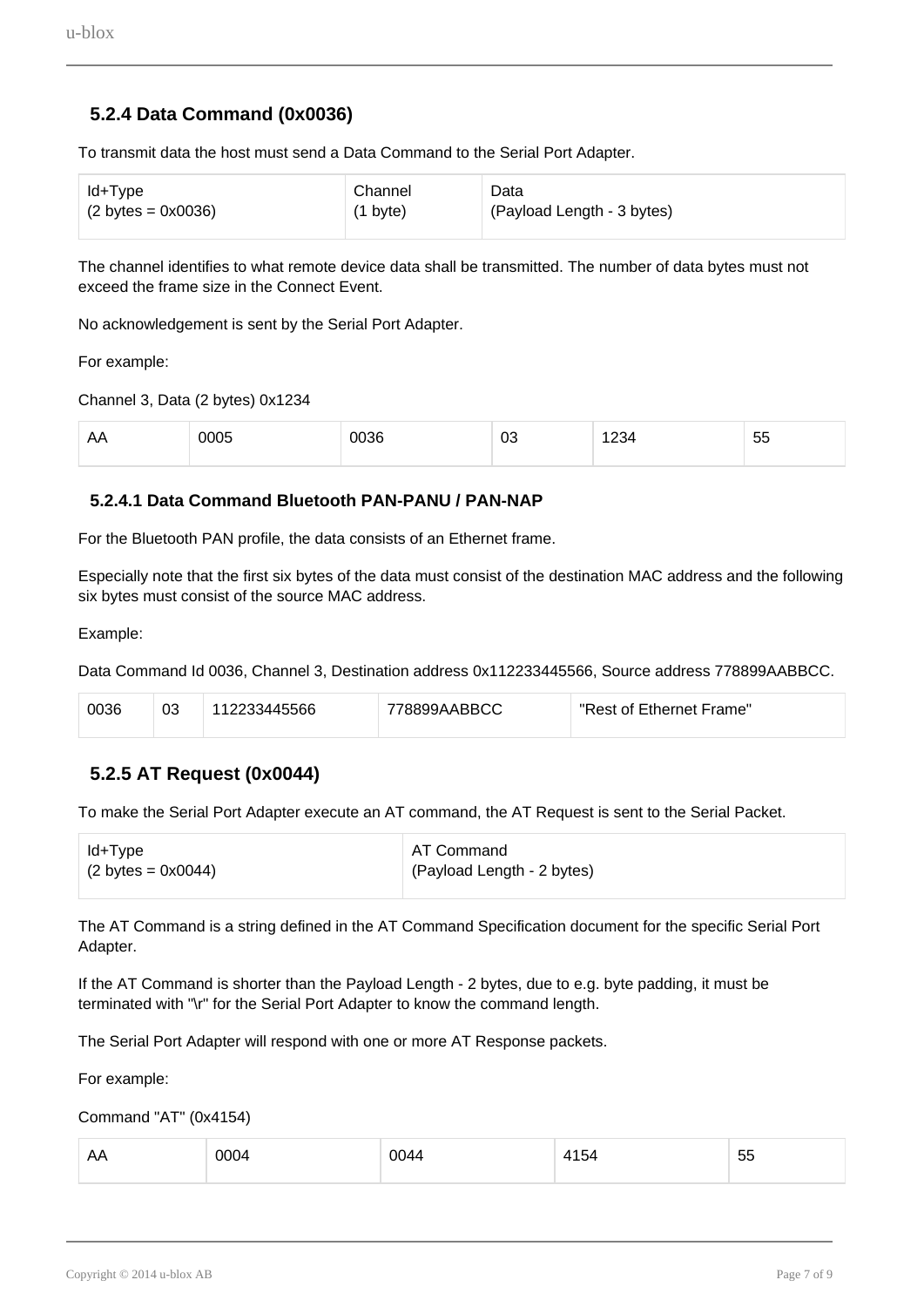### **5.2.5.1 AT Request Bluetooth**

The AT\*AMRS command to change serial settings does not work exactly the same as in data mode. When executed in the extended data mode, it is not possible to change the settings directly using the <change\_after\_confirm> parameter. Instead the <change\_after\_confirm> parameter must be set to 0 and the serial settings will take affect when the module is reset.

The Bluetooth Serial Port Adapter can only execute one AT command at a time. If the next command is received when the previous one is executed, the Serial Port Adapter throws it away and returns <CR><LF>BUSY<CR><LF>.

# **5.2.6 AT Response (0x0045)**

<span id="page-7-0"></span>The Serial Port Adapter will transmit one or more AT Response packets as a response to an AT Request.

| ld+Type                             | AT Command Response        |
|-------------------------------------|----------------------------|
| $(2 \text{ bytes} = 0 \times 0045)$ | (Payload Length - 2 bytes) |

The number of response packets depends on the executed AT command.

For example:

```
Response "\r\nOK\r\n" (0x0D0A4F4B0D0A)
```

| AA | nos | $\overline{ }$<br>ി∩⊿⊷<br>™ | м<br>___<br>$\sim$ | $- -$<br>$\sim$<br>w |
|----|-----|-----------------------------|--------------------|----------------------|
|----|-----|-----------------------------|--------------------|----------------------|

### **5.2.7 AT Event (0x0041)**

<span id="page-7-1"></span>There are some occasions when the Serial Port Adapter transmits AT Event packets.

| ld+Type                             | AT Event                   |
|-------------------------------------|----------------------------|
| $(2 \text{ bytes} = 0 \times 0041)$ | (Payload Length - 2 bytes) |

See the AT Command Specification for the specific Serial Port Adapter for event details.

For example:

Disconnect Event for connections previously setup with the AT\*ADCP AT command: "\*ADCCO:3,1\r\n" (0x2A414443434F3A332C310D0A)

| $\mathbf{r}$ | იიიი | 0041 | 2A414443434F3A332C310D0A | - -<br>ັ |
|--------------|------|------|--------------------------|----------|
|              |      |      |                          |          |

### **5.2.8 Resend Connect Events Command (0x0056)**

<span id="page-7-2"></span>If the host resets or starts there may be existing connections active. To get info about existing connections there is a Resend Connect Events Command which can be sent to the Serial Port Adapter. The Serial Port Adapter will then resend the Connect Events for any existing connections. If there are no existing connections, no events will be sent.

```
Id+Type 
(2 \text{ bytes} = 0 \times 0056)
```